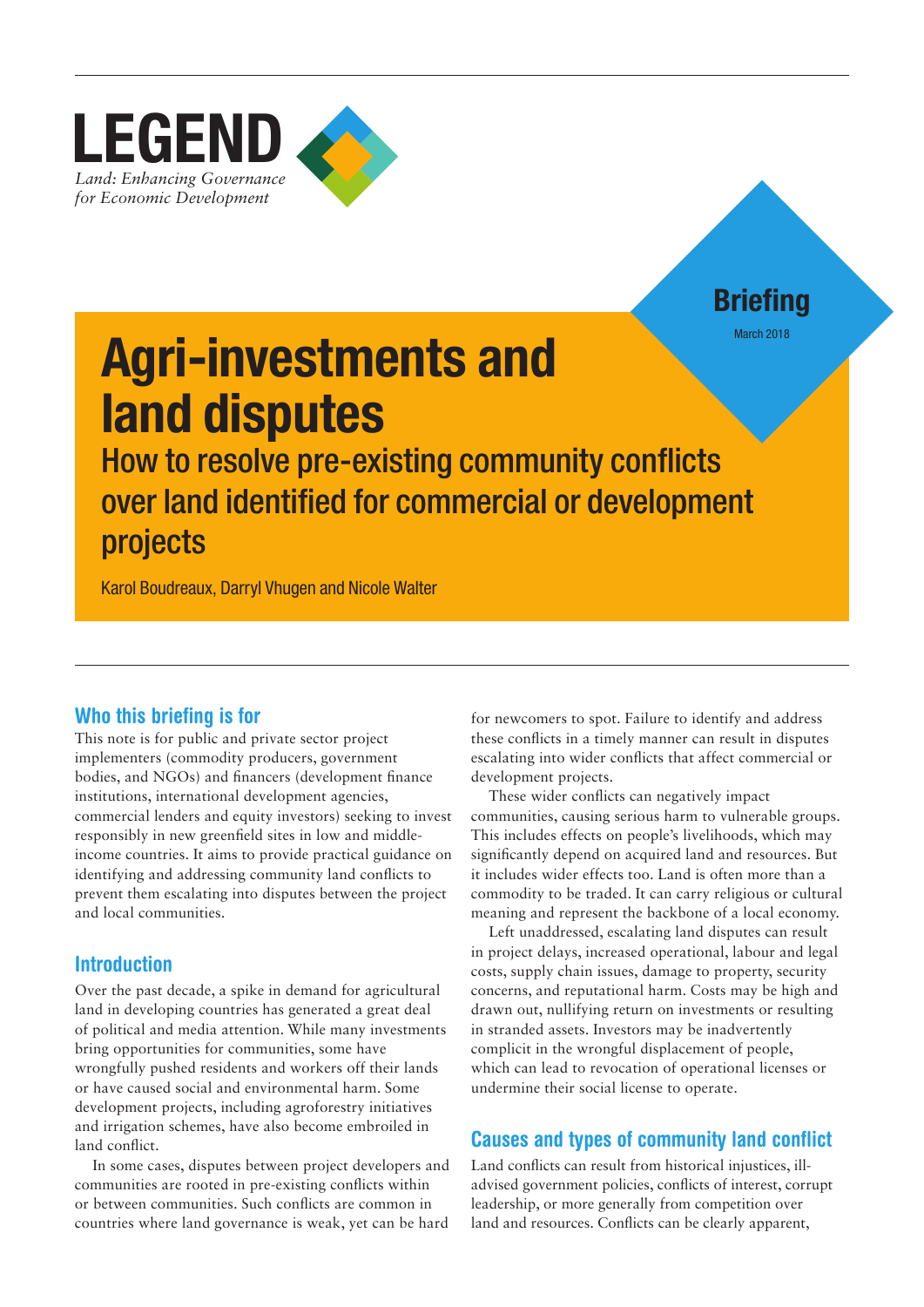involving violence or damage to property, or may be latent or dormant. By raising the economic stakes in the area, new commercial or development projects can revive old conflicts, and ignite ongoing tensions. Watch out for common types of land conflict detailed in the table below.

## Five warning signs of community land conflict

There are often signs that community land conflict may exist. Look for the following five drivers of land conflict as part of your due diligence checks.

- i. **Population increases**. As towns and villages grow, people begin to compete over increasingly scarce land and resources. This can cause younger generations to worry about their future and families to fight over inheritance claims.
- ii. **Migration into the area**. Some communities may expand into new areas in search of farmland, forests, pastures or water. Authorities may also ask people to relocate to make way for new infrastructure. Such migration can drive up land value, put pressure on resources, and create tensions between ethnic groups.
- iii.**Increases in land value**. Where ownership is unclear, increases in land or resource values can trigger conflict. Officials and community leaders may be tempted to profit unfairly from such increases, and the discovery of valuable minerals can trigger a rush to lay claim to land.
- iv. **Previous land transfers**. Transfers may mean that communities lose homes, livelihoods and access to important resources or sacred sites. They may be unable to expand and provide lands for their children. This can lead to subdivision of land into increasingly small parcels.
- v. **Unreliable land information**. Land records may be out of date, inaccessible or missing, and boundaries can be inaccurately mapped. Community understanding of borders may also not align with the official government position.

## Project design and due diligence

Effective conflict management is best achieved when community land conflicts are identified and addressed in the due diligence or project design phase. The following five steps, which should be undertaken with the support of experts, can be used to integrate community land conflict into enhanced project risk assessments. They take time and cannot be rushed. Such activities are generally required as part of due diligence for agri-investments, but are especially important in the context of community land disputes as they are so difficult to identify.

## Step 1: research the history, economy, culture and politics of the region

Get acquainted with the local area – is there a history of insecurity and conflict over land or other resources? Is the population changing? What are the local power dynamics, income sources, and resource patterns? How do people resolve disputes? Answering these questions can help investors and implementers identify red flags early on and develop strategies to address problems.

## Step 2: get to know the national legal framework on land and dispute resolution, and customary rights and practices

The national legal framework should be thought of as establishing the minimum necessary standards an investment or project must meet. As countries with weak judicial and land governance systems may keep unreliable records and important customary rights may go unrecognised in law, it is important to think beyond national legislation and take rural practices into account during project design.

## Step 3: review land disputes in the area and local land and court records

Review formal land and judicial records and consult with responsible government officials about existing land disputes. Take care, as even government assurances of

- Leadership disputes: Two or more people may claim to be the traditional leader of a community with the authority to allocate land or approve transactions. Negotiating with one leader exposes the project to the risk of contestation from other pretenders and their followers.
- Generational disputes: Young people may contest their exclusion from land allocation decisions, which is often in the hands of elders. Failure to reach out to young people could create resentment about the project.
- Boundary disputes: Families may dispute boundaries and disagree over access to resources, especially where population pressures are increasing. Local disputes may escalate if communities perceive the project to compensate the wrong people for loss of land and resources.
- Discrimination against women: Women's land rights are often ignored where customary practices prevail. Widows and children may face abuse from relatives who attempt to grab land following the death of a male head of household. Adhering to customary practices can entrench discrimination against women and implicate the project in such abuses.

### Disputes within communities Disputes between communities

- Border disputes: Border disputes between communities often result from poor record keeping or boundary demarcation, and can represent long-standing struggles over power and control. Traditional leaders sometimes allocate land to commercial or development projects to assert their authority over the land vis-à-vis neighbouring communities. Failure to engage all communities with a potential claim could cause land to be contested at a later date.
- **Disputes involving migrants:** Disputes with migrants exist even where so-called 'outsiders' have been around a long time. Reach out to migrants while being sensitive to landowner concerns that the project could strengthening migrants' tenure claims. 'Innocent' actions, such as naming the project after the closest village, or encouraging villagers to plant long-term tree crops, could spark tensions if that village is inhabited by migrants without the necessary customary tenure rights.
- Disputes between pastoralists and settled farmers: Disputes between these groups often arise over access to water, or when livestock destroy crops. New investments can add additional pressures to resources and pasture land, causing disputes to flare up – for example, if farming communities sell land traditionally used for grazing or transhumance.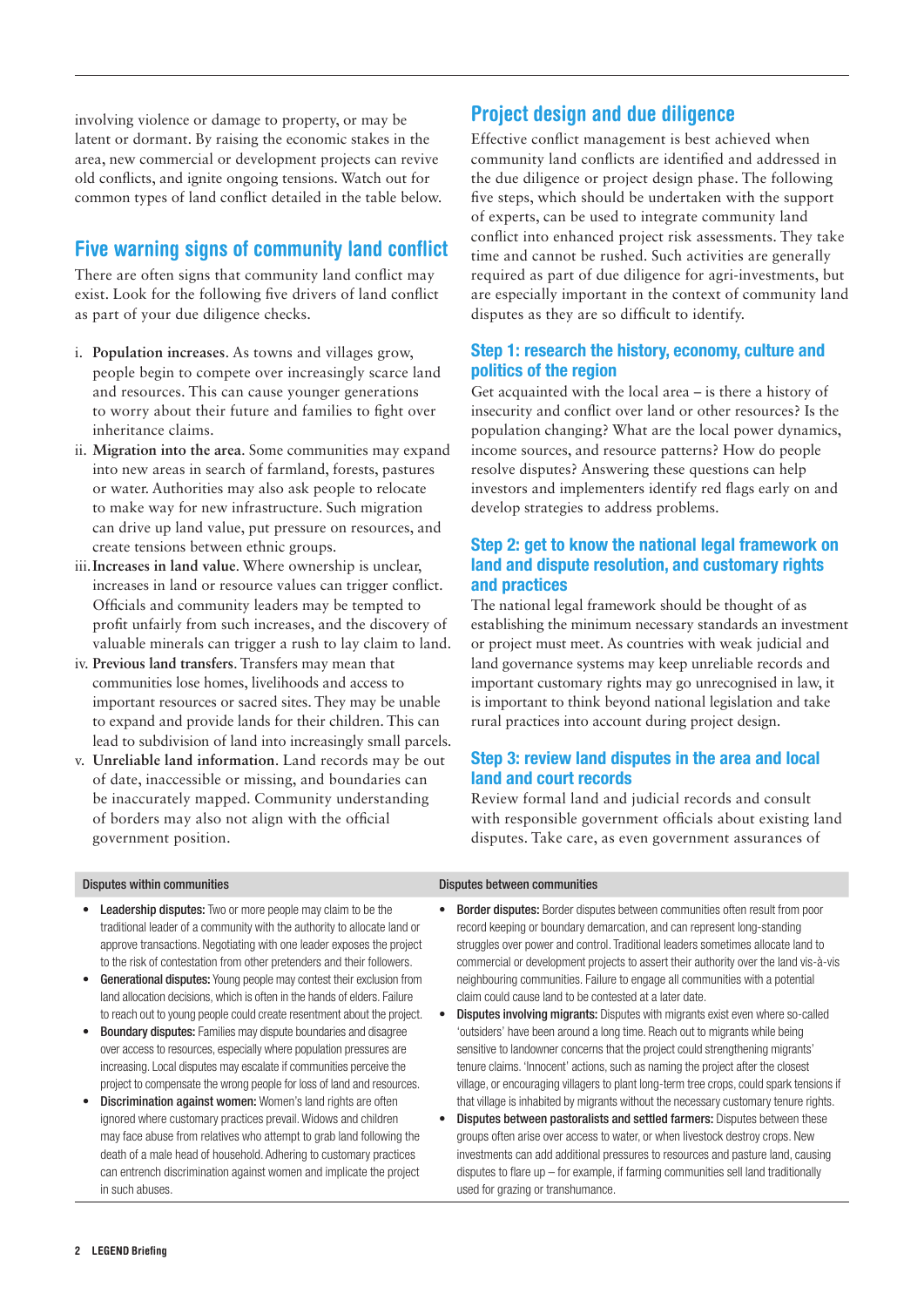a clean title may not stand up in court or be accepted by local community members. Never rely solely on formal records, as they may be inaccurate, missing or inaccessible. Gather information from a broad range of stakeholders.

## Step 4: engage directly with the affected community

Visit the project site early and often to engage communities and get a sense of existing/prior disputes and how they might interact with the project. Conduct broad consultations, including with women and any migratory groups that use resources, to identify all who use the land, how they use it, and the nature and source of their rights.

## Step 5: conduct participatory mapping exercises supported by GPS/satellite imagery

Participatory mapping exercises can help communities reach agreement on boundaries and bring land disputes to light. Use GPS and satellite imagery or other low-cost methods to demarcate borders. Substantiate findings with community members using a transparent validation process. In some cases, making the results of mapping exercises publicly available can improve landholders' tenure security.

## Greenlighting, adapting, or cancelling a project

If disputes are identified, you will need to weigh up the costs and benefits of proceeding, relocating, modifying or abandoning the project. Compromises may be found in cases where a small percentage of the land is disputed. Where substantial resolution cannot be reached, serious consideration should be given to foregoing the project in the relevant area. If deemed feasible, resolution should be attempted before the final decision to proceed is made. To facilitate resolution, provide access to appropriate, equitable and accessible mechanisms; make technical or legal assistance available; and compensate or otherwise provide redress to claimants.

## Formal versus informal resolution processes

In attempting to facilitate resolution of land disputes, investors should seek to fit within existing, culturally appropriate resolution practices. Formal approaches, including courts or special land tribunals, can be expensive, slow, and involve geographic and cultural barriers. Alternative dispute resolution, often faster and more cost-effective, either involves mediation to reach a mutually agreeable solution, or third party arbitration to decide whose rights prevail. Some traditional processes may not adequately consider the rights of women or may be inappropriate where customary authorities are involved in the dispute. In cases involving politicised issues, it may be beneficial to set up or support multi-stakeholder dialogue.

## Agreement and operational phases

In the operational phase, it is advisable to detail processes for resolving active disputes in project agreements. All parties should co-design and agree on dispute resolution procedures and grievance mechanisms. Once the site becomes operational, conduct ongoing community engagement to track disputes and put robust risk management and monitoring systems in place to flag budding conflicts. Affected communities should be included in monitoring activities and understanding, managing and resolving disputes should be a key responsibility for staff.

## Recommendations for project implementers

- **•** Engage a broad cross-section of a community when considering a project location. It is particularly important to speak with less powerful individuals (particularly women) and groups to understand if their rights have been abused and if new investments would further cement discrimination.
- **•** Seek guidance from knowledgeable local counsel and academics, consultants and land tenure experts, and business partners from the outset. International consultants can be helpful in locating local expertise.
- **•** Strengthen organisational policies and provide corporate training on land rights to ensure staff understand the importance of land conflicts, how to identify and assess conflicts, and how to develop strategies to manage attendant risks and reduce harms. Consider making effective community engagement an indicator in staff performance reviews.
- **•** Continue to monitor for signs that disputes might resurface. Integrate land tenure issues into social and environment impact assessments and risk management or risk assessment tools.

## Recommendations for project financers

- **•** Involve implementing partners and in-country staff with relevant experience in the design of projects, especially where they have knowledge relating to historical and current conflicts and local power dynamics.
- **•** Make land tenure security a project activity. This could include raising awareness of land rights within the institution and among its external partners, building the capacity of local governance institutions, and supporting conflict resolution.
- **•** Support participatory mapping exercises and, where appropriate, community dialogues and multistakeholder platforms.
- **•** Continuously monitor and adjust activities to reflect changes in ongoing conflicts and perceptions of tenure security. Include land conflict indicators in monitoring and evaluation documents.